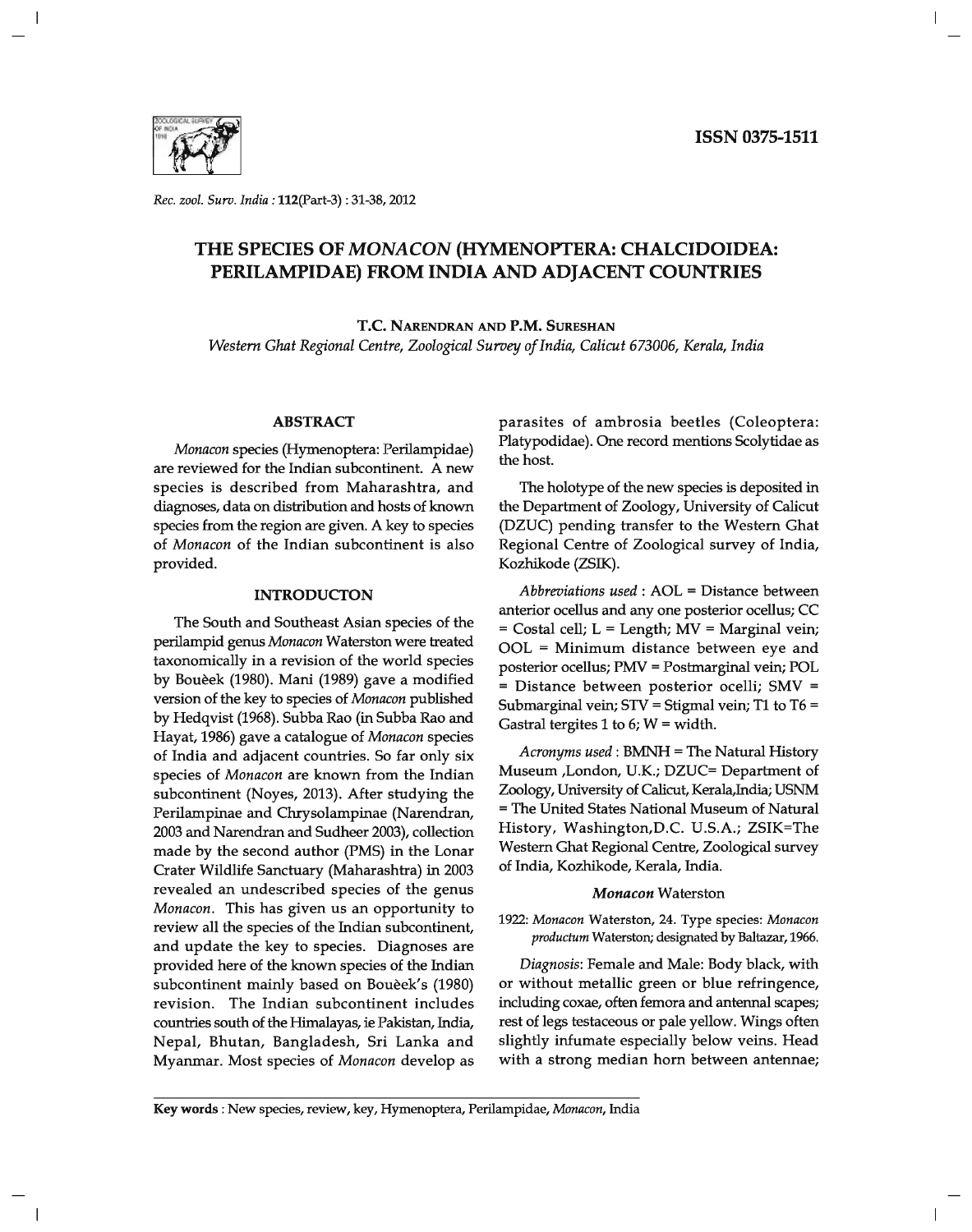#### *Rec. zool. Surv. India*

scrobe delimited dorsally by distinct carina; parascrobal area more or less elevated. Antennal formula 11110; clava not differentiated from funicle, apex pointed with one or two apical bristles. Malar sulcus may be distinct or indistinct; pronotum often with angulate shoulders; mesoscutum mostly very convex or hump like; scutellum at apex forming distinct angle about 60° to 90°, projecting over basal part of propodeum; propodeum with alveolae and large pits, with a median carina and costula; prepectus relatively large with its dorsal margin 2 or more times longer than length of tegula. Metasoma with a transverse petiole, visible mostly on ventrolateral part, with a row of longitudinal fovea posterior to anterior carinate margin; T1 with a large basal sub triangular fovea, fovea sometimes constricted by submedian swellings; posterior margin of Tl angularly emarginated greatly; ovipositor sheath flattened from side to side ( Waterston,1922; Boueek,1980).

*Hosts:* Coleoptera (Platypodidae and Scolytidae)

*Distribution:* Old World (Africa, Asia, New Guinea and Australia)

*Remarks:* This genus differs from all other genera of Perilampidae in having the frontal median horn between antennae.

## Key to species of *Monacon* of India and Adjacent **Countries**

(Modified from Bouèek, 1980).

- 1. Lower face below the horn with a pair of distinct tubercle-like elevations or teeth situated at or on lateral margins of clypeus ......................... 2.
- Lower face with tubercles or elevations absent ............................................................................. .5.
- 2. Tubercles of lower face visible only in certain illumination or light; horn gradually tapering to apex, pointed (Fig.5); clypeus moderately shiny, its lower margin only slightly produced; malar space densely sculptured, dull, femora and tibiae testaceous. India ............................... . ..................... M. *productum* Waterston (in part)
- Tubercles well distinct, also lateral grooves delimiting clypeus developed at least outside of each tubercle; other characters at least partly different ............................................................. 3.
- 3. Groove-like lateral margin of clypeus ventrally interrupted at upper side of tubercle; horn in dorsal view distinctly widening to apex (Fig.3); sides of mesosoma before tegulae virtually parallel. Myanmar .............................................. . .......................................... M. *atkinsoni* Boueek
- Grooves delimiting sides of clypeus deep, even above tubercles; horn sometimes scarcely widening at apex; sides of mesosoma slightly converging forwards ....................................... 4.
- 4. Scutellum plus axillae combined nearly as broad as medially long; scutellum only as long as broad; narrow part of horn(Fig.l) in dorsal view about 2x as long as wide. India ....................... . ..................................... M. *abruptum* Waterston
- $=$ Scutellum plus axillae combined distinctly narrower than its length in middle; scutellum broadly meeting mesoscutum, each axilla strongly sloping laterally; axillulae well delimited even anteriorly; narrow part of horn in dorsal view (Fig.2), about 3x as long as wide. Sri Lanka ........................ M. *angus tum* Boueek
- 5. Horn (Fig.4) very slender, tapering and narrowly rounded at apex; clypeus fairly shiny, in upper half with few scattered hairs only; parascrobal lobes well protruding above plane of face, protruding part 0.35x as long as eye length in profile(7:20). Myanmar ...................................... . ......................................... M. *longispina* Boueek
- Horn in dorsal view at least slightly widening at apex which is truncate or emarginate at apex or bidentate; other characters partly different . ............................................................................ 6
- 6. Clypeus laterally delimited by short and deep groove which suddenly ends below a slight elevation. India, Philippines ............................. . ................................... M. *productum* Waterston
- Clypeus completely or almost completely  $=$ bordered (except anterior margin) by distinct or weak groove, without elevation ............... 7
- 7. Body (Fig.7) black without metallic refringence; PMV shorter than STV (Fig.10) POL 1.7x OOL; height of eye l.4x its length in profile. India

M. *buldanicum* Narendran & Sureshan, sp. nov.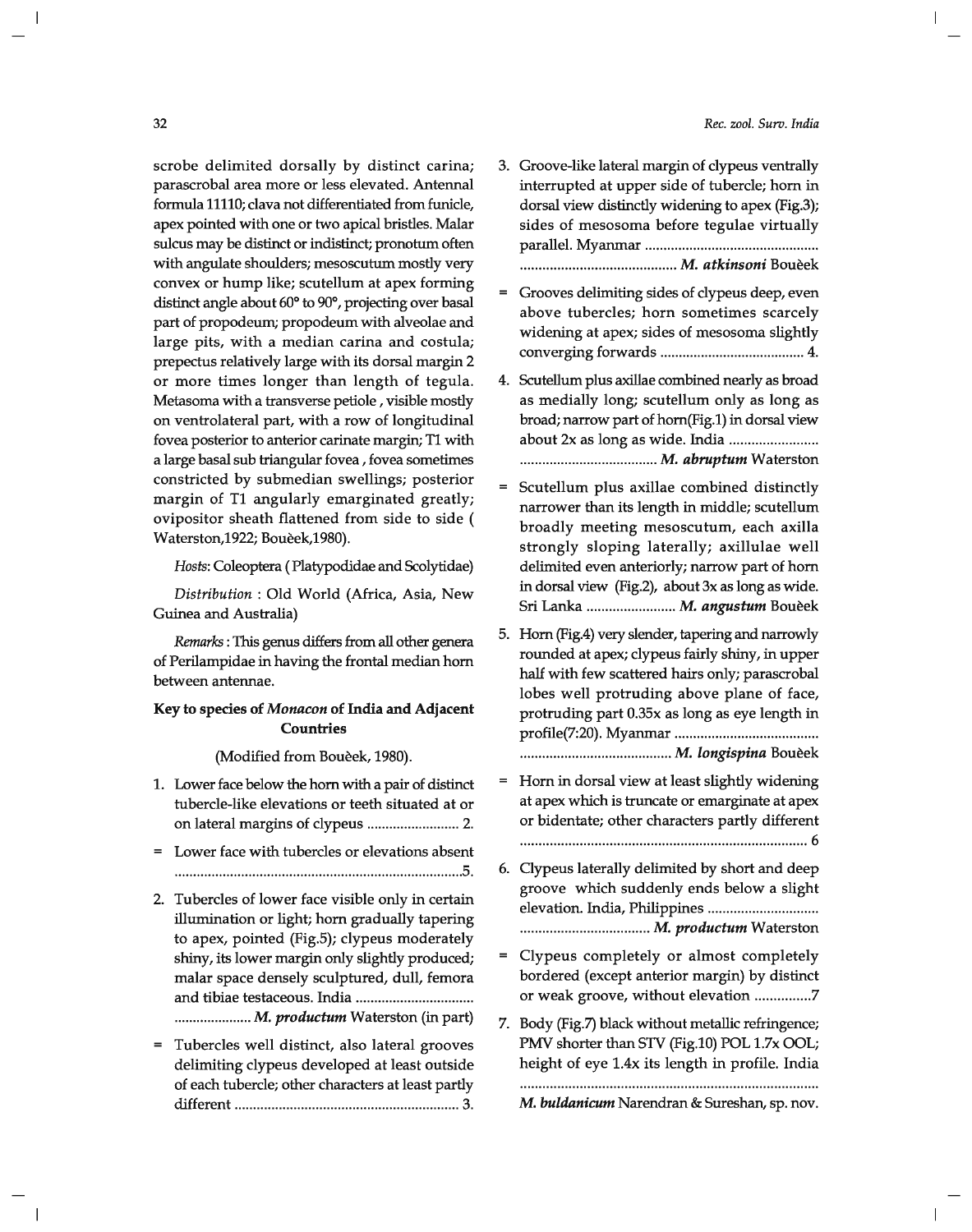= Body, especially head and mesosoma dark metallic green; PMV longer than STV; Height of eye (Fig.6)1.3x its length. Sri Lanka .................................................. M. *senex* Boueek

For practical reasons the species are arranged alphabetically below:

## *1. Monacon abruptumWaterston*  (Fig.1)

*1922 :Monacon abruptum* Waterston, 29-30. Holotype Female, Bangladesh. Khulna, Sunderbans, Tambulbunia (BMNH).

1980 : Monacon abruptum Waterston: Bouček, Keyed.

*Diagnosis* (Based on Waterston, 1922 and Boucek, 1980). Female: Length 2.6mm. Body black with metallic blue refringence; scrobes not extended as deep channels downwards, hardly reaching below level of hom; narrow part of hom in dorsal view about 2x as long as broad; clypeal tubercles distinct; grooves delimiting sides of clypeus deep, even above tubercles; pilosity on clypeus sparse, hairs not longer than space between them; supra clypeal part usually as shiny as clypeal surface; sides of mesosoma slightly converging forwards; scutellum plus axillae combined nearly as broad as median length; scutellum only narrowly meeting mesoscutum.

#### *Male:* Unknown

*Hosts* : *Platypus uncinatus* Blandford (platypodidae) on *Heritiera littoralis* Dryand& Alton (Malvaceae) (Bouèek, 1980).

*Distribution:* India, Bangladesh [In Boucek's citation (1980) the holotype locality id shown as "Tambulbunia" with India in "?" mark. Tambulbunia is in Bangladesh and hence the type locality is Bangladesh.

*Remarks:* This species comes near *M.angustum*  Boueek in having: 1) grooves delimiting sides of clypeus deep above tubercles; 2) hom scarcely widening to apex and 3) sides of mesosoma slightly converging forwards. However M. *abruptum* differs from *M.angustum* in having: 1) Scutellum plus axillae combined nearly as broad as its median length ( In *M.angustum* scutellum plus axillae combined distinctly narrower than its length in middle); 2) Scutellum broadly narrowly meeting mesoscutum (in *M.angustum* scutellum broadly meeting mesoscutum) and 3) Narrow part of hom in dorsal view about 2x as long as broad (in *M.angustum* narrow part of horn in dorsal view about 3x as long as broad) .

## *2. Monacon angustum* Boucek (Fig. 2)

### *1980 :Monacon angus tum* Boucek, 82. Holotype Female, Sri Lanka (USNM)

*Diagnosis* (Based on Boucek, 1980): Female: Length 2.2mm. Black; tibiae partly and tarsi wholly testaceous; wings hyaline with veins brown and parastigma dark; vertex (outside ocellar triangle), hom and genae almost smooth; hom not distinctly compressed from side to side at base in dorsal view, hardly wide at apex, flattened, truncate, not hollowed (Fig.2); clypeus completely smooth with well delimited on sides and on dorsal side, with a very few scattered hairs; tooth like tubercles present away from the lower margin of clypeus. POL 1.4x OOL; height of malar space 0.3lx height of eye, 0.4x eye length; scutellum with apex blunt; in side view scutellum almost flat. PMV barely longer than STY; T1 with basal fovea narrowed and deepened towards distal part.

*Male:* Unknown

*Host:* Unknown

*Distribution:* Sri Lanka

*Remarks:* This species resembles *M.abruptum* in having characters mentioned under that species above and can be separated by the points mentioned under 'Remarks' under *M.abruptum*  above.

### *3. Monacon atkinsoni* Boucek (Fig. 3)

#### *1980: Monacon atkinsoni* Boucek, 84. Holotype Female, Myanmar (=Burma) (BMNH)

*Diagnosis:* (Based on Boucek, 1980).Female: Length 2.7mm.Black; flagellum, tibiae and tarsus testaceous; wings slightly whitish, venation pale. Head with obliterated reticulation, posterior part of malar space smooth; projecting part of parascrobal space 0.33x length of eye in profile(5:15); hom in dorsal view shorter than 2x as long as apical width, constricted in middle, apex truncate, slightly hollowed beneath; clypeus smooth with a few scattered hairs arising on low papillae; facial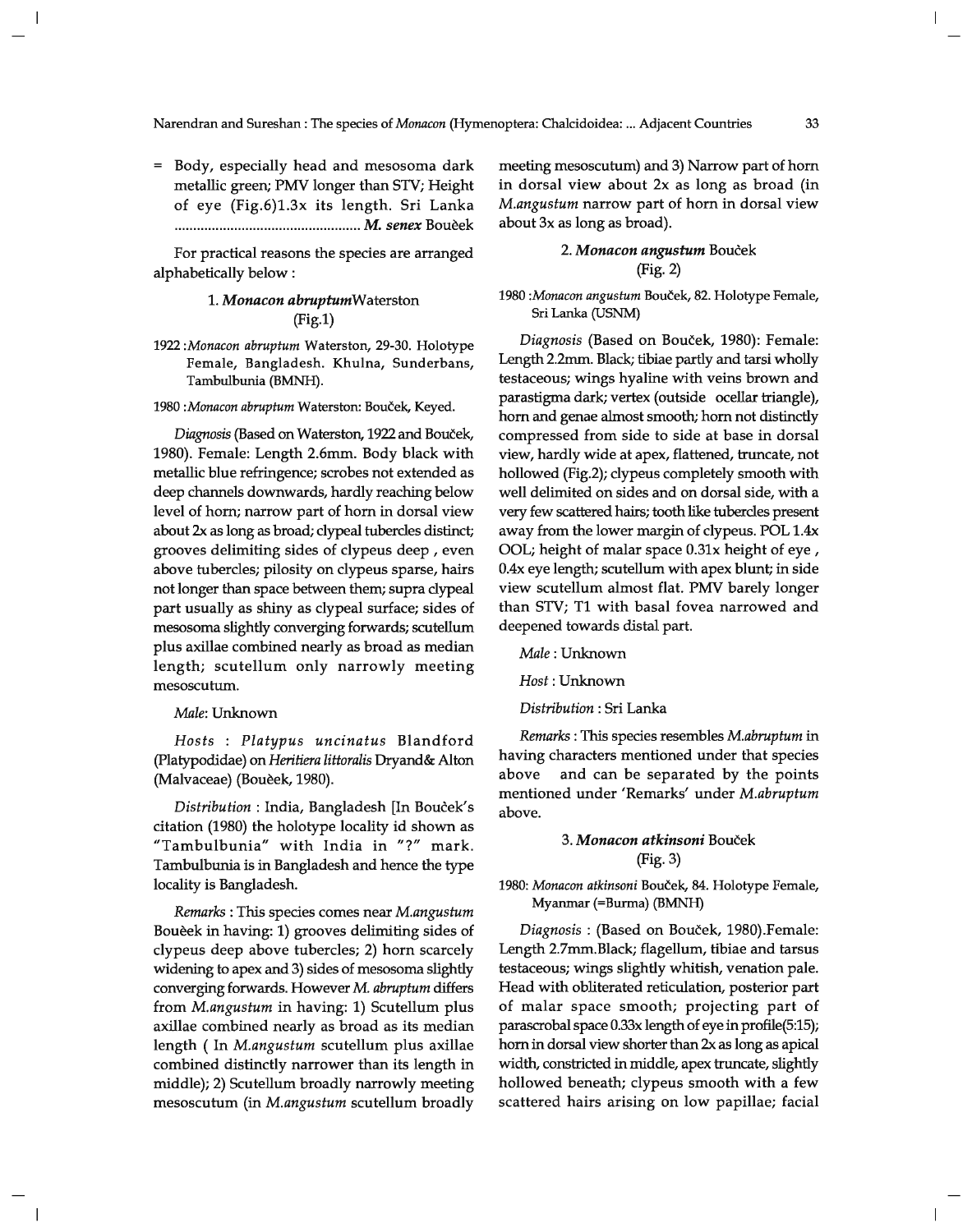tubercle present; upper margin of clypeus not delimited by groove; POL 1.35x OOL; mesosomal dorsum with smooth and narrow interstices; scutellum 1.5x as long as broad, edges of apex converging at hardly more than 60°. Propodeum with weak irregular median carina. PMV shorter than STV.

*Male:* Unknown.

*Host:* Unknown

*Distribution:* Myanmar

*Remarks* : This is a unique species with large clypeal tubercles and subcylindrical mesosoma which is relatively longer than in other species.

*4. Monacon buldanicum* Narendran & Sureshan,

### sp. nov. (Figs. 7-10)

*Male* (Holotype) : Length: 3.5mm. Black, coxae black with apices pale; fore and mid trochanters brown with apices pale; fore and mid femora dark brown with apices pale yellow; hind trochanter pale yellow; hind femur blackish brown with base and apex pale yellow; all tibiae and tarsi pale yellow. Wings hyaline without any infumation, with veins pale brown; pubescence on body dirty white.

*Head* : With raised reticulation on frons and gena; weakly reticulate on vertex, not smooth. Width of head in anterior view 1,41x as broad as high (93:66), width in dorsal view 3.2x its length. Relative measurements: POL = 10; OOL = 6; AOL = 3; minimum width between compound eyes at vertex 3x POL; horn distinctly compressed from side to side at base, in dorsal view widening at apex, slightly bifid at apex, hollowed beneath; clypeus laterally delimited by short and deep groove which is weakly curved above basal margin of clypeus to meet opposite groove below a slight elevation; clypeus with raised coarse reticulation, pilose, its lower margin produced forward slightly and semicircular; labrum with 16-19 radiating digital setae at margin; parascrobal lobes in profile distinctly protruding, protruding part in side view 0.39x as long as eye length, 0.28x eye height; scrobe not reaching downwards to level with centre of clypeus; eye height in profile l,4x its length (25:18); height of malar space about half length of eye height (12:25); malar groove weak, partially visible on lower half. Antenna with, scape, pedicel, one anellus plus 10 segmented funicle plus clava (clava not differentiated from funicle); scape slightly exceeding level of vertex; relative L:W of antennal segments: scape =  $18:2$ ; pedicel =  $5:4$ ; anellus =  $3:1$ ;  $F1 = 4:4$ ;  $F2 = 4:6$ ;  $F3 = 3:6$ ;  $F4 = 3:6$ ;  $F5 = 3:6$ ;  $F6 =$ 3:5; F7= 3.5; F8 = 2.5:5; F9 = 2.5:4; F9 = 2.5:4; FlO = 4:3.

*Mesosoma* : Strongly convex; with deep umbilicate setigerous pits; interstices carinate, 1.46x as long as wide; mesoscutum broader than sharp shouldered pronotum (24:22); scutellum plus axillae combined, 1.22x as broad as long; apical edges of scutellum converging a little over 60°. Propodeum alveolate with strong raised median arch like carina, crossed just behind middle by strong costula; convex sides, closely and irregularly punctate with deep alveolate pits; spiracle 2x longer than wide, separated from posterior margin of metanotum by a distance longer than length of spiracle (5:4). Forewing 2x as long as wide; narrow, PMV slightly shorter than STY (8:10), latter slightly knobbed; relative length of  $CC = 65$ ; SMV =62; MV = 23; PMV = 8; STV =10; parastigma = 10. Hind coxa bare on dorsal side except for a bunch of white setae on dorsal margin in posterior half (Fig.11); ventral side fully pubescent.

*Gaster:* Shorter than mesosoma (64:84); T1 with a subtriangular basal median fovea, exceeding half way to apical margin of Tl; maximum length of T1 in dorsal view 1.43x maximum length of visible part of T2; T3longest, 2x as long as T1; T4 0.25x as long as T3; T5 shorter than T4; T6 shorter than T5; Tl and T2 bare; T3 with a few weak pubescence on posterior admarginal area; T4 with about 32-36 weak setae; T6 18-20 setae.

*Variation:* Length 3 - 3.5 mm.

*Female:* Unknown

*Hosts:* Unknown

*Distribution:* India (Maharashtra).

*Material examined* : Holotype Male: INDIA, Maharashtra, Buldana district; Lonar Crater Wild Life Sanctuary, West of Kamalaja Devi temple, 20.xi.2003. P.M.Sureshan. Paratype: Same data of Holotype. [Both types are deposited in DZUC pending transfer to ZSIK].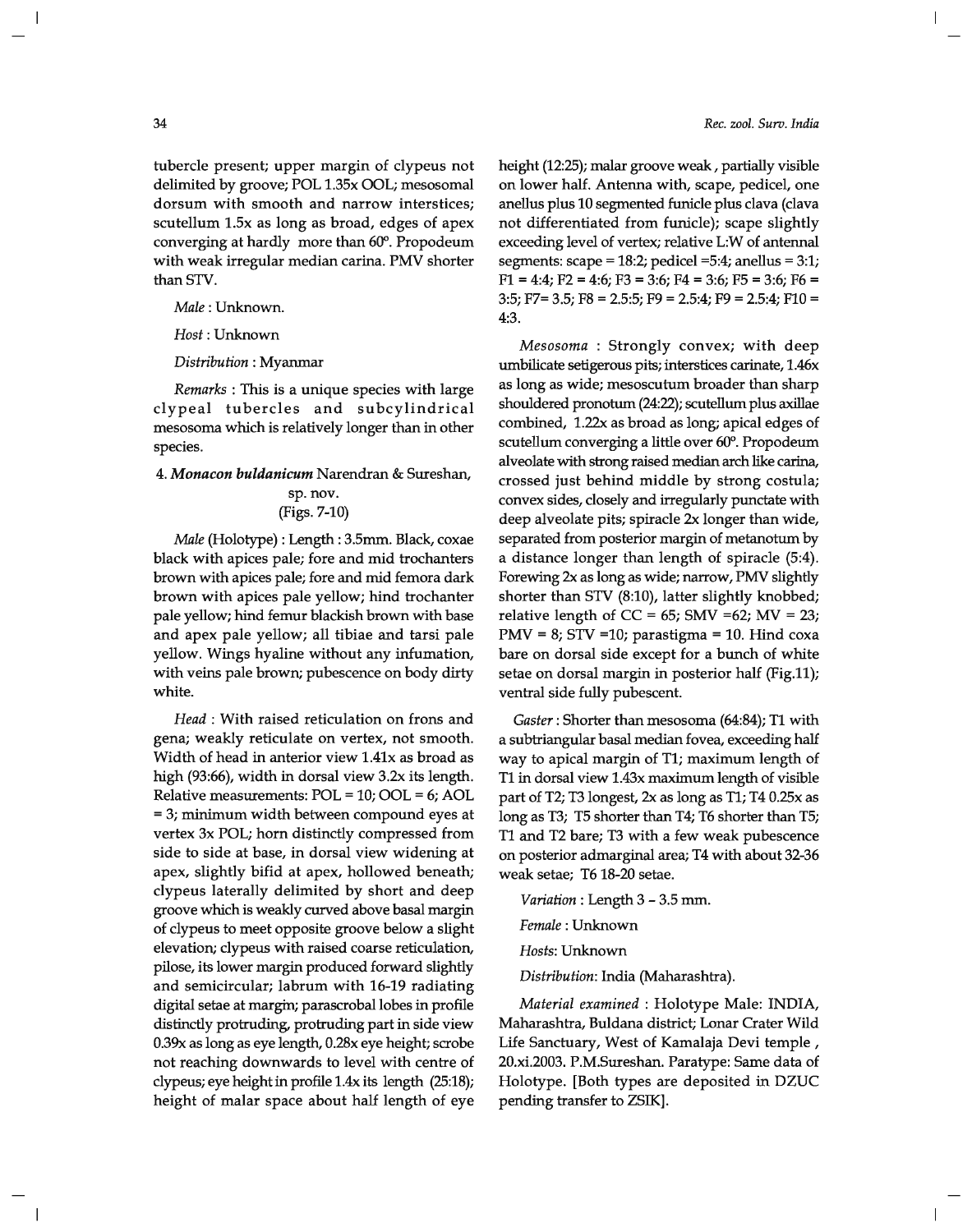*Etymology:* Named after the district Buldana of Maharashtra from where the types are collected.

*Remarks:* This new species comes near *Monacon senex* Boucek in the key to species of *Monacon* by Boucek (1980) but differs from it in having: 1) Body black without metallic refringence (in *M.senex* body, especially head and mesosoma dark metallic green); 2) head in anterior view 1.41x its height (in *M.senex*  head in anterior view 1.3x as long as its height); 3) POL 1.7x OOL (in *M.senex POL* 1.4x OOL); 4)height of malar space O.5x height of eye in profile (in *M.senex* height of malar space O.4x height of eye in profile); 5) height of eye 1.4x its length in profile (in *M.senex* height of eye 1.3x its length in profile); and 6) PMV shorter than STY (in *M.senex* PMV longer than STV).

This new species differs from *M.productum*  Waterston (which is found in India) in having: 1) body black without metallic refringence (in *M.productum* body black with metallic blue refringence on head and mesosoma); 2) Head with raised reticulation on frons and gena, weakly reticulate on vertex (in M. *productum* head dull shiny except striate on occiput); 3) MV 2.3x as long as STV (in *M.productum* MV 3x as long as STV); 4) height of malar space 0.5x height of eye (in *M.productum* height of malar space 0.3x height of eye in profile) and 5) hind coxa with a bunch of setae on apical half of dorsal margin (in *M.productum* not such distinct bunch of setae on hind coxa).

## *5. Monacon longispina* Boucek (Fig. 4)

1980: Monacon longispina Bouček, 87. Myanmar, Holotype Female (BMNH)

*Diagnosis:* (Based on Boucek, 1980): Female: Length 3.6mm. Black; tarsi and part of tibiae dark testaceous; forewing with broad but weak infumation below veins. Projecting part of parascrobal space in side view o.4x length of eye; hom very slender, tapering and narrowly rounded at apex which is truncate or bidentate; clypeal tubercles indistinct. POL 1.lx DOL; height of malar space 0.27x height of eye, 0.35x length of eye in profile; mesosoma strongly convex, interstices narrow and reticulate on mesoscutum; apex of scutellum blunt; propodeum alveolate with sharp median carina and cross carina; PMV barely as long as STV. T1 with anterior median fovea hardly reaching half length of T1 medially.

*Male:* Unknown

*Host:* Unknown

*Distribution:* Myanmar

*Remarks:* This species comes near *M.productum*  and *M.senex* in having head without clypeal tubercles. However *M.longispina* differs from them in having: 1) hom slender, tapering and narrowly rounded at apex (in *M.productum* and *M.senex* hom slightly widening at apex in dorsal view). Besides, *M.productum* differs from *M.longispina* in having projected part of parascrobal space 0.32x length of eye in profile (in *M.longispina* projected part of parascrobal space 0.4x length of eye) and in M.senex POL l.4x OOL (in *M.longispina* POL 1.1x OOL).

## *6. Monacon productum* Waterston (Fig. 5)

*1922: Monacon productum* Waterston, 25-28. Holotype Female, India, West Bengal (BMNH)

*Diagnosis* (Based on Waterston, 1922 and Boucek, 1980) : Female: Length 3.2mm.Black with metallic blue refringence on head and mesosoma; antennae blackish brown; coxae black; femora blackish brown; head dull shiny with striate occiput and irregularly striate vertex; projected part of parascrobal space in side view 0.32x eye length; height of malar space 0.2x eye height in side view; clypeus laterally delimited by short and deep groove, not connected with each other on upper margin; clypeal tubercles indistinct; hom gradually tapering to apex, pointed; clypeus moderately shiny; mesoscutum and scutellum with umbilicate punctures, interstices narrower than half diameter of a puncture (except in some areas on sides of scutellum where interstices wider than diameter of a puncture and smooth). MV 3x PMV; STV as long as PMV.

*Male:* Length 3mm. Similar to female with slight difference in sculpture of propodeum.

*Host: Diacavus furtivus* (Sampson)(Coleoptera: Platypodidae) attacking *Shorea robusta* Gaerten (Dipterocarpaceae)

*Distribution:* India (West Bengal); Borneo, East Malaysia.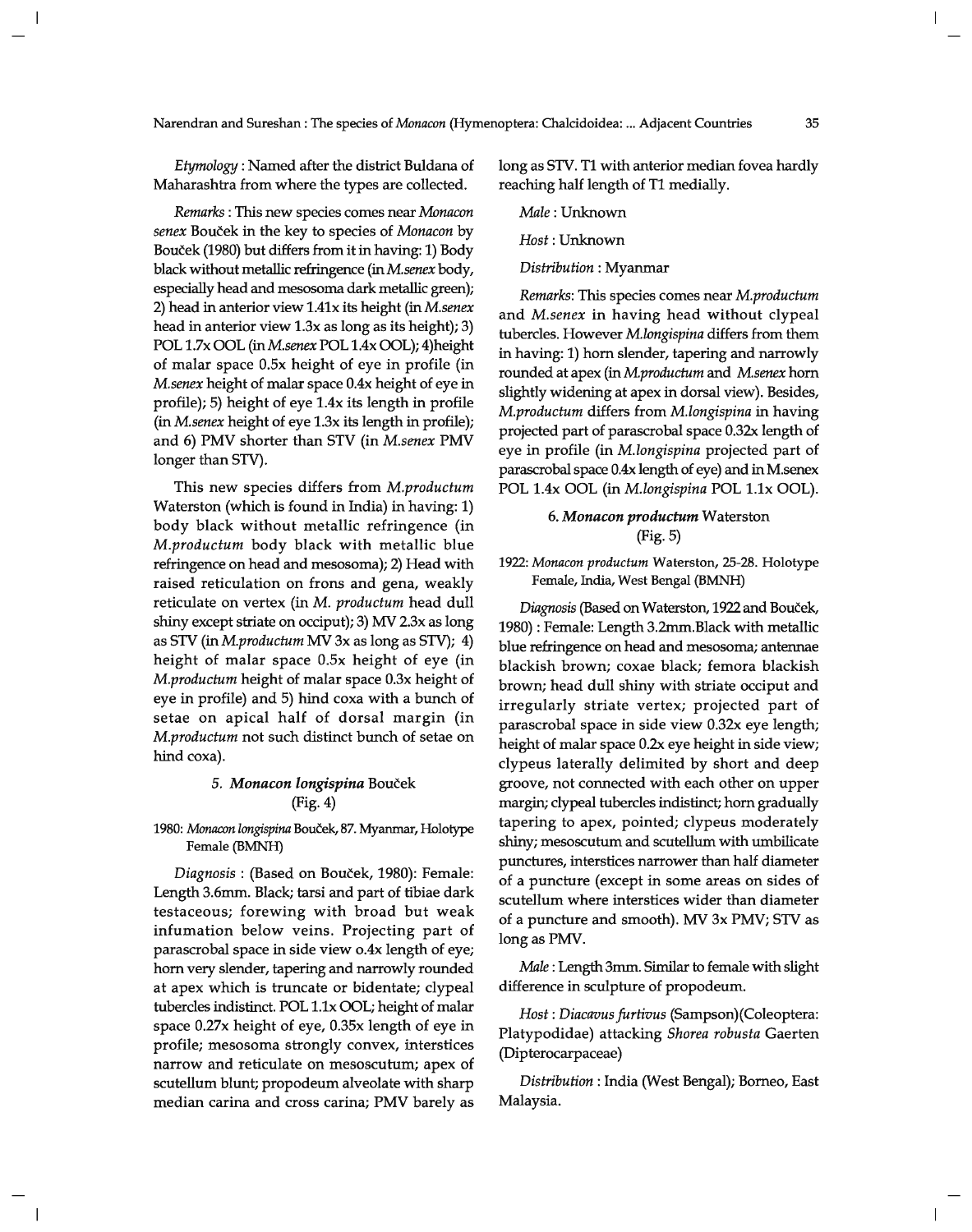*Remarks:* This species comes near *M.buldanicum*  sp.nov. in having clypeal tubercles indistinct and mesosoma closely and umbilicately punctate. However M. *productum* differs from M. *buldanicum*  in having: 1) body black with metallic blue refringence on head and mesosoma (in *M.buldanicum* body black without metallic refringence); 2) Surface of head dull shiny with occiput only striate (in *M.buldanicum* surface of head with raised reticulation on frons and gena, weakly reticulate on vertex, occiput striatereticulate); 3) MV 3x as long as STY (in *M.buldanicum* MV 2.3x as long as STY); Height of malar space 0.3x height of eye in profile (in *M.buldanicum* height of malar space O.5x height of eye in profile) and 5) Hind coxa without any distinct bunch of setae on dorsal margin of hind coxa ( in *M.buldanicum* hind coxa with a bunch of white seae on posterior half of dorsal margin).

# *7. Monacon senex* Boucek (Fig. 6)

1980 : *Monacon senex* Boucek, 91. Holotype Female, Sri Lanka (BMNH).

*Diagnosis:* (Based on Boucek, 1980). Male: Length 2.6 - 2.8mm. Body, particularly head and mesosoma dark metallic green; tibiae scarcely infuscate, otherwise together with tarsi testaceous; wings subhyaline; veins pale except for darker parastigma. Projecting part of parascrobal space 0.4x as long as eye length in profile; height of malar space *OAx* height of eye, *OA7x* length of eye in profile; horn in dorsal view parallel sided, compressed at base, its apex truncate - sub emarginate, slightly hollowed ventrally; vertex slightly shiny, otherwise head distinctly sculptured; clypeus fairly delimited by grooves; scape distinctly exceeding anterior ocellus. Dorsum of mesosoma densely punctured; scutellum (less axillae) 1.23x its width, its apical edges subsinuate. Propodeum with strong median arched carina with strong costula.PMV slightly longer than STY, latter distinctly knobbed.

*Female:* Unknown

*Hosts:* Unknown

*Distribution:* Sri Lanka

*Remarks: M.senex* comes near *M.buldanicum* in having clypeal surface dull, very densely sculptured

*Rec. zool. Surv. India* 

and pilose; parascrobal lobes in profile distinctly protruding and interstices on mesoscutum very narrow. However *M.senex* differs from *M.buldanicum* in having: 1) head and mesosoma dark metallic green (in *M.buldanicum* body black without any metallic refringence); 2) head in anterior view 1.3x as long as its height (in *M.buldanicum* head in anterior view 1.41x its height);3) POL *lAx* OOL (in *M.buldanicum* POL 1.7x OOL); 4) height of malar space *OAx* height of eye in profile (in *M.buldanicum* height of malar space O.5x height of eye); 5) height of eye 1.3x its length (in *M.buldanicum* height of eye 1.4x its length); and 6) PMV longer than STY (in *M.buldanicum* PMV shorter than STY).

#### **CHECK LIST OF MONACONWATERSTON SPECIES OF THE WORLD**

| M.abruptum Waterston, 1922India, Bangladesh                                |
|----------------------------------------------------------------------------|
| M.atkinsoni Bouček,1982  Sri Lanka                                         |
| M.aurantiops Bouček, 1982  Uganda                                          |
| M.beaveri Bouček,1982  West Malaysia                                       |
|                                                                            |
|                                                                            |
| M.canaliculatum Bouček,1982  Philippines                                   |
| M.cavifrons Bouček, 1982  Philippines                                      |
| M.ferrieri Bouček ,1982  Philipines                                        |
| M.latispina Bouček 1982  Uganda,Nigeria                                    |
| M.longispina Bouček 1982  West Malaysia                                    |
| M.malaicum Bouček 1982 West Malaysia                                       |
| M.modestum Bouček 1982  Papua New Guinea                                   |
| M.naso Bouček 1982  Papua New Guinea                                       |
|                                                                            |
|                                                                            |
| M.platypodis Bouček 1982  Papua New Guinea                                 |
| M.productum Waterston 1922  India, East Malayasia                          |
| M.robertsi Bouček 1982  Papua New Guinea                                   |
|                                                                            |
| M.simplex Bouček 1982  Papua New Guinea                                    |
| M.spinifrons (Cameron) (Philomedes),1909<br>North Borbeo, Kuchin, Sandakan |
|                                                                            |
| Papua New Guinea, Philippines                                              |

36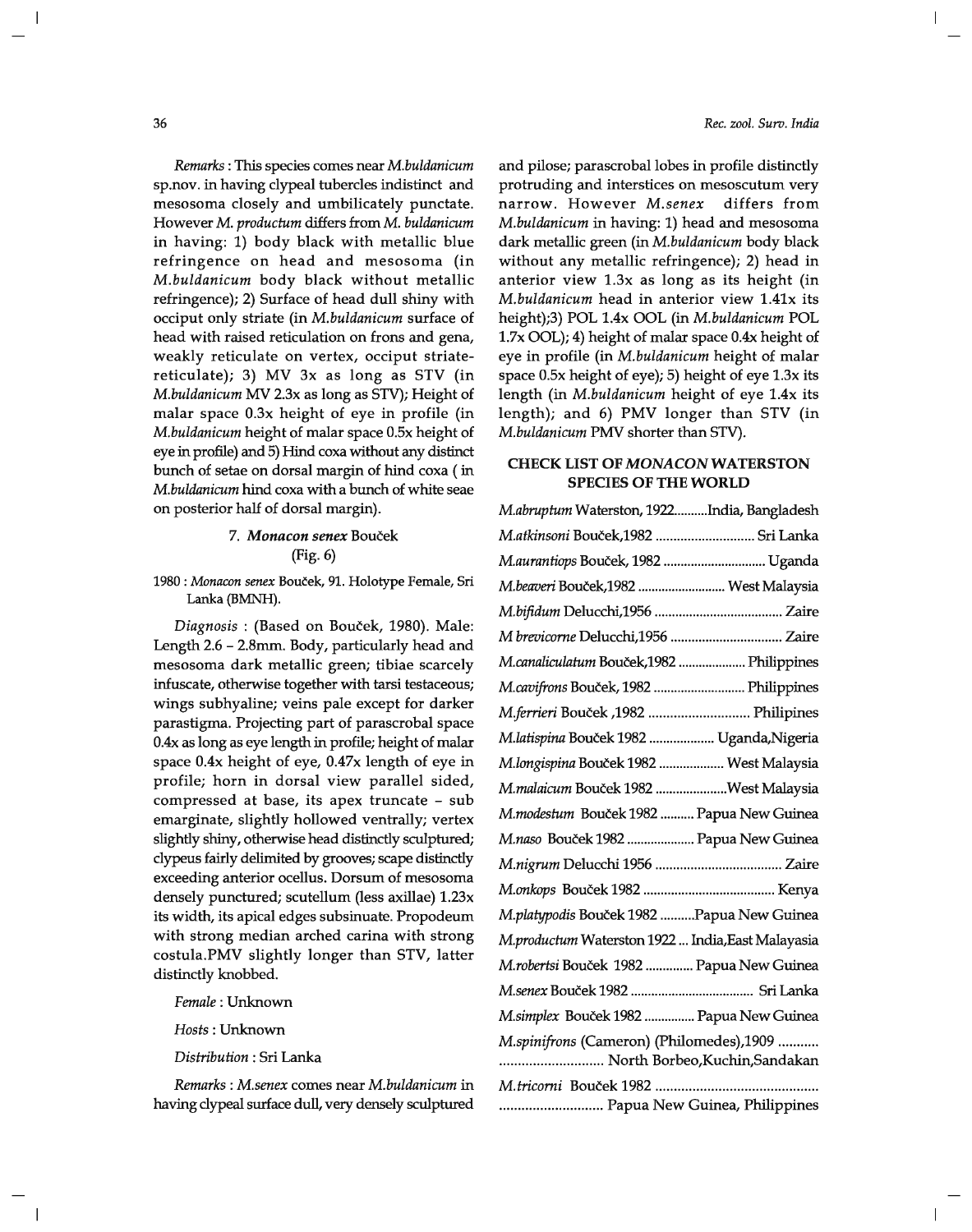

Fig.1-6 : Fig.1 : Monacon abruptum Waterston Female(modified from Bouček1980,(Courtesy Bouček) Head dorsal view; Fig.2 : M.angustum Boucek, Female.Head dorsal view; Fig.3.M.atkinsoni Boucek, Female, head in dorsal view; Fig.4 : Monaconlongispina Bouček, head profile; Fig.5.M.productum, head profile; Fig.6.M.senex Bouček, Male, head profile.





Figs. 7 to 8 : Monacon buldanicum Narendran and Sureshan sp.nov. Male: 7.body profile, 8.body dorsal view



Fig. 9. Head anterior view Fig. 10. Forewing veins



 $\overline{1}$ 

 $\overline{\phantom{a}}$